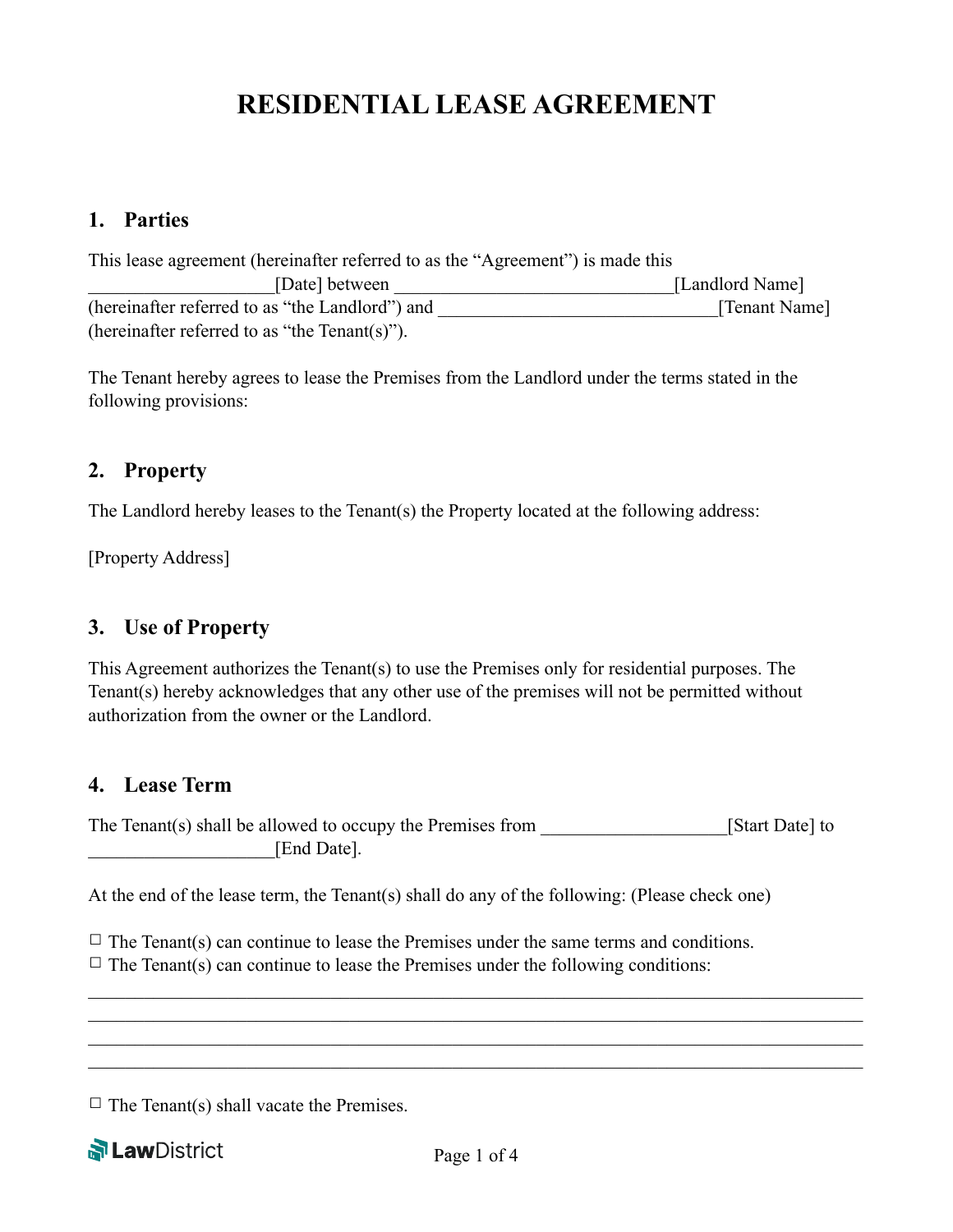## **5. Rent and Payment**

The Tenant(s) agrees to pay the Landlord a monthly rent of \$ [Rent Amount]. Rent payments may be made through the following payment methods:

 $\Box$ Cash ☐Money Order ☐Personal Check □Certified Check ☐Wire Transfer

## **6. Late Fees**

If the Tenant(s) fails to pay the rent in full by \_\_\_\_\_\_\_\_\_\_\_\_\_\_\_\_\_\_\_\_[Date] of every month, the Tenant(s) will be charged a fee of \$ [Fee Amount].

#### **7. Security Deposit**

The Tenant(s) shall pay the Landlord the sum of \$ \_\_\_\_\_\_\_\_\_ [Deposit Amount] as Security Deposit for any damages caused to the Premises during the duration of the present Agreement. The Security Deposit is required from the Tenant(s) upon the execution of this Agreement.

The Landlord shall refund the Tenant(s) the entirety of the Security Deposit within [Amount of Days] days after the termination of this Agreement, less any funds retained by the Landlord for any damages caused by the Tenant(s) to the Premises.

## **8. Occupants**

The Tenant(s) shall be responsible for the occupancy of the leased Premises by the persons named below:

• • • • • • [List the name of the Occupants]

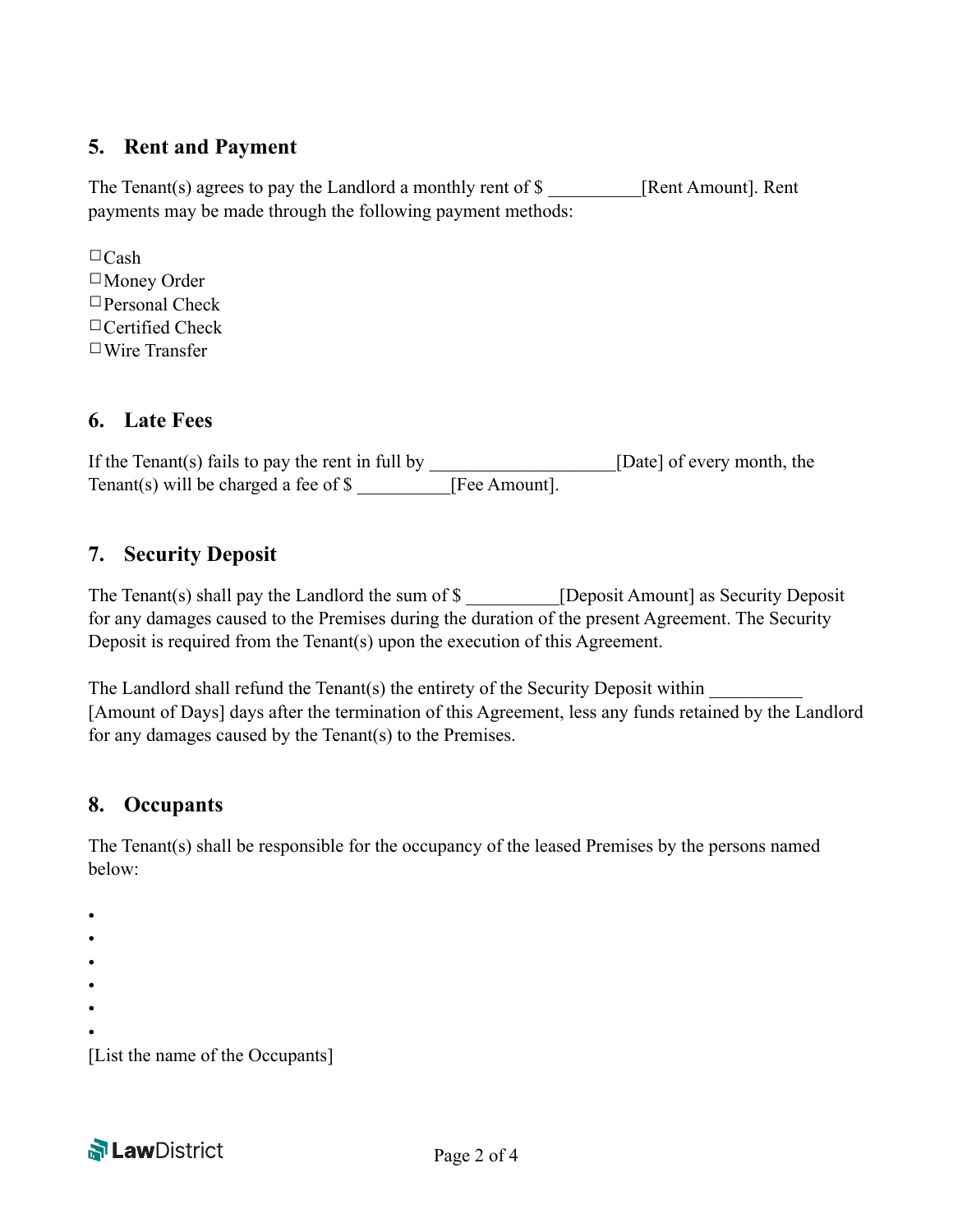#### **9. Additional Provisions**

```
\mathcal{L}_\mathcal{L} = \{ \mathcal{L}_\mathcal{L} = \{ \mathcal{L}_\mathcal{L} = \{ \mathcal{L}_\mathcal{L} = \{ \mathcal{L}_\mathcal{L} = \{ \mathcal{L}_\mathcal{L} = \{ \mathcal{L}_\mathcal{L} = \{ \mathcal{L}_\mathcal{L} = \{ \mathcal{L}_\mathcal{L} = \{ \mathcal{L}_\mathcal{L} = \{ \mathcal{L}_\mathcal{L} = \{ \mathcal{L}_\mathcal{L} = \{ \mathcal{L}_\mathcal{L} = \{ \mathcal{L}_\mathcal{L} = \{ \mathcal{L}_\mathcal{\mathcal{L}_\mathcal{L} = \{ \mathcal{L}_\mathcal{L} = \{ \mathcal{L}_\mathcal{L} = \{ \mathcal{L}_\mathcal{L} = \{ \mathcal{L}_\mathcal{L} = \{ \mathcal{L}_\mathcal{L} = \{ \mathcal{L}_\mathcal{L} = \{ \mathcal{L}_\mathcal{L} = \{ \mathcal{L}_\mathcal{L} = \{ \mathcal{L}_\mathcal{L} = \{ \mathcal{L}_\mathcal{L} = \{ \mathcal{L}_\mathcal{L} = \{ \mathcal{L}_\mathcal{L} = \{ \mathcal{L}_\mathcal{L} = \{ \mathcal{L}_\mathcal{\mathcal{L}_\mathcal{L} = \{ \mathcal{L}_\mathcal{L} = \{ \mathcal{L}_\mathcal{L} = \{ \mathcal{L}_\mathcal{L} = \{ \mathcal{L}_\mathcal{L} = \{ \mathcal{L}_\mathcal{L} = \{ \mathcal{L}_\mathcal{L} = \{ \mathcal{L}_\mathcal{L} = \{ \mathcal{L}_\mathcal{L} = \{ \mathcal{L}_\mathcal{L} = \{ \mathcal{L}_\mathcal{L} = \{ \mathcal{L}_\mathcal{L} = \{ \mathcal{L}_\mathcal{L} = \{ \mathcal{L}_\mathcal{L} = \{ \mathcal{L}_\mathcal{\mathcal{L}_\mathcal{L} = \{ \mathcal{L}_\mathcal{L} = \{ \mathcal{L}_\mathcal{L} = \{ \mathcal{L}_\mathcal{L} = \{ \mathcal{L}_\mathcal{L} = \{ \mathcal{L}_\mathcal{L} = \{ \mathcal{L}_\mathcal{L} = \{ \mathcal{L}_\mathcal{L} = \{ \mathcal{L}_\mathcal{L} = \{ \mathcal{L}_\mathcal{L} = \{ \mathcal{L}_\mathcal{L} = \{ \mathcal{L}_\mathcal{L} = \{ \mathcal{L}_\mathcal{L} = \{ \mathcal{L}_\mathcal{L} = \{ \mathcal{L}_\mathcal{\mathcal{L}_\mathcal{L} = \{ \mathcal{L}_\mathcal{L} = \{ \mathcal{L}_\mathcal{L} = \{ \mathcal{L}_\mathcal{L} = \{ \mathcal{L}_\mathcal{L} = \{ \mathcal{L}_\mathcal{L} = \{ \mathcal{L}_\mathcal{L} = \{ \mathcal{L}_\mathcal{L} = \{ \mathcal{L}_\mathcal{L} = \{ \mathcal{L}_\mathcal{L} = \{ \mathcal{L}_\mathcal{L} = \{ \mathcal{L}_\mathcal{L} = \{ \mathcal{L}_\mathcal{L} = \{ \mathcal{L}_\mathcal{L} = \{ \mathcal{L}_\mathcal{\mathcal{L}_\mathcal{L} = \{ \mathcal{L}_\mathcal{L} = \{ \mathcal{L}_\mathcal{L} = \{ \mathcal{L}_\mathcal{L} = \{ \mathcal{L}_\mathcal{L} = \{ \mathcal{L}_\mathcal{L} = \{ \mathcal{L}_\mathcal{L} = \{ \mathcal{L}_\mathcal{L} = \{ \mathcal{L}_\mathcal{L} = \{ \mathcal{L}_\mathcal{L} = \{ \mathcal{L}_\mathcal{L} = \{ \mathcal{L}_\mathcal{L} = \{ \mathcal{L}_\mathcal{L} = \{ \mathcal{L}_\mathcal{L} = \{ \mathcal{L}_\mathcal{\overline{\phantom{a}}.
```
 $\mathcal{L}_\mathcal{L} = \{ \mathcal{L}_\mathcal{L} = \{ \mathcal{L}_\mathcal{L} = \{ \mathcal{L}_\mathcal{L} = \{ \mathcal{L}_\mathcal{L} = \{ \mathcal{L}_\mathcal{L} = \{ \mathcal{L}_\mathcal{L} = \{ \mathcal{L}_\mathcal{L} = \{ \mathcal{L}_\mathcal{L} = \{ \mathcal{L}_\mathcal{L} = \{ \mathcal{L}_\mathcal{L} = \{ \mathcal{L}_\mathcal{L} = \{ \mathcal{L}_\mathcal{L} = \{ \mathcal{L}_\mathcal{L} = \{ \mathcal{L}_\mathcal{$ 

#### **10. Utilities**

The Landlord and the Tenant(s) agree that the utilities will be paid in the manner that follows below:

- $\Box$  The Tenant(s) agrees to pay for all utilities and other services required to use the property during the continuance of this Agreement.
- $\Box$  The Tenant(s) agrees to pay for all utilities and other services required to use the property during the continuance of this Agreement, except for the following utilities which shall be paid by the Landlord:

•

- •
- •
- •
- •
- •

[Insert Utilities Paid by the Landlord].

# **11. Furnishings**

The Leased Premises contains the following property furnishings:

• • • • • •